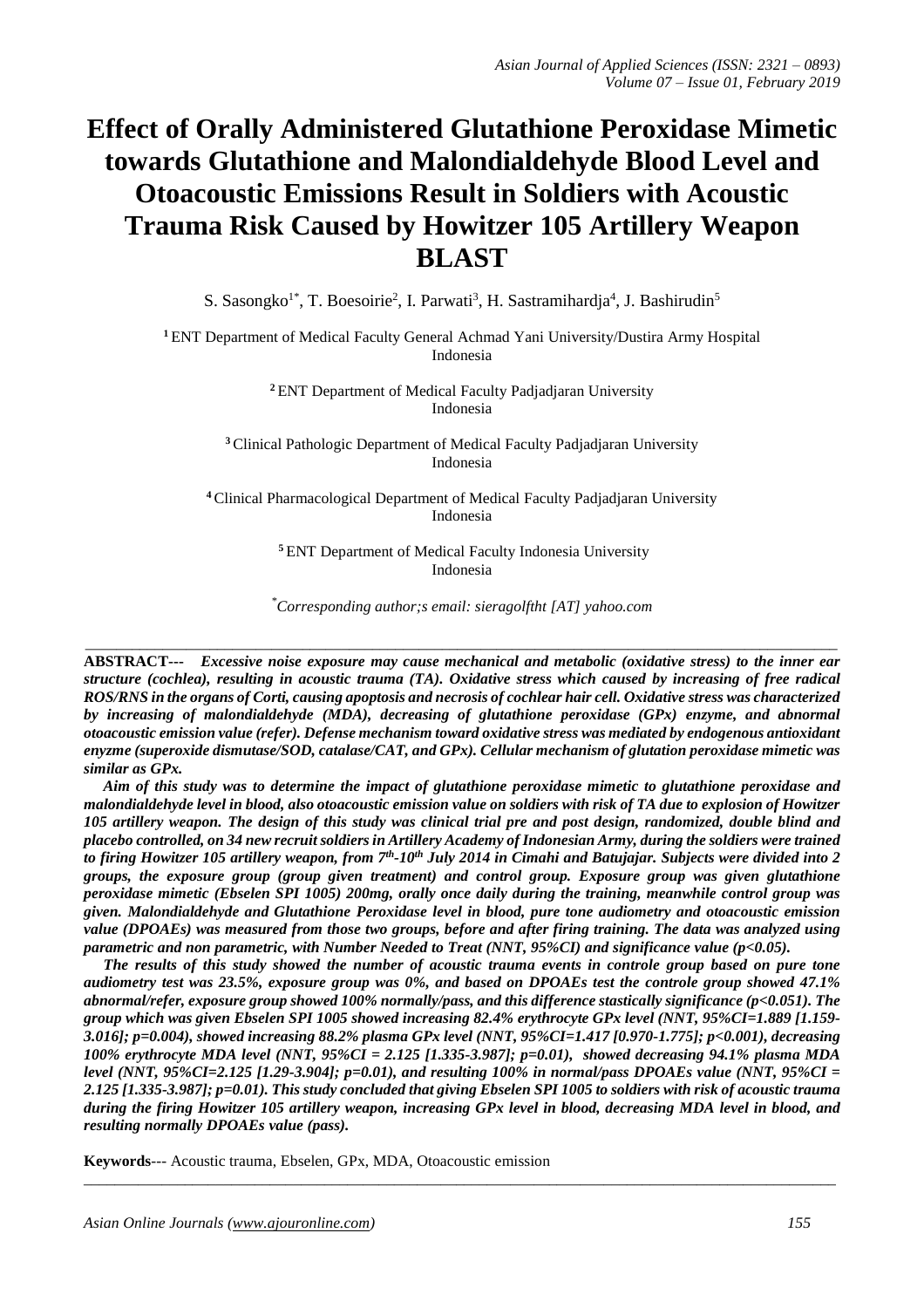## **1. INTRODUCTION**

 The Indonesian National Armed Forces(TNI) soldiers are part of the Indonesians, they must be professionally supported by excellent physical abilities, including the optimal ability of the five senses in carrying out their main tasks. After retirement, they should have keep good physical abilities (including the ability of the five senses), so after returning to the community, they still have a good quality of life.

The Field Artillery Training Center (Pusdik Armed) as armed forces institution uses 105 Howitzer as one of the student training tools since 1985 until these days, with 3-4 times training frequencies per year. When firing the gun, the soldiers are approximately  $+1$  meter apart from the gun. The number of fire ranges is around  $2 - 10$  shots per gun, and at the time of firing, there are many soldiers who do not wear hearing protection devices. Theoretical data show the sound pressure for guns of 9 mm = 157 dB, riffles of M-16 = 157 dB, grenades = 164 dB, and Howitzer of 105 = 183 dB.<sup>10,11</sup> A study in Pusdik Armed Cimahi (2002) showed that 30% gun firing soldiers are suffered from acoustic trauma (TA).<sup>4</sup> A study in Magelang showed the number of TAs in the cadets of Police Academy is 12.4%. 5

 According to Regulation of the Minister of Manpower and Transmigration Number Per.13/Men/X/2011 Year 2011 on Threshold Limit Values for Physical and Chemical Factors in Workplace, it is not allowed for a person to get exposed of noise over 140 dBA, although only for a moment.

In addition to causing mechanical damages in the form of tympanic membrane rupture, osicle damages or endolymphatic hydrops, large impulsive sounds (explosions, fires, bombs), when those are exposed to the ear, italso cause metabolic damages in the form of oxidative stress inside the cochlea.

 Metabolic damages to oxidative stress are characterized by increased radical oxygen species or radical nitrite species within the cortical organ, resulting in the formation of free radicals such as superoxide anion  $(O_2)$ , hydroxyl radical (OH ), hypochlorite (OCl<sup>-</sup>) and nitric oxide (NO<sup>-</sup>), as well as increased neurotoxicity (glutamate) and ischemia/reperfusion of cochlear blood flow (CBF), subsequently DNA and cell protein damages, and mitochondrial DNA mutations. These mutations are associated with cellular dysfunction, with the final outcome of apoptosis of the outer hair cells in the cochlea.

Other free radical targets are cell membranes, resulting in lipid peroxidation and cell necrosis. Free radical (ROS/RNS) levels in cells cannot be measured, so the main indicator is measuring the level of malondialdehyde (MDA) as a result of lipid peroxidation. MDA levels in peripheral blood describe oxidative stress that occurs in other organs inside the body. The higher the level of MDA is the greater activity of free radicals.

 In the cells, ROS/RNS is unstable and cannot be measured. Therefore, the main indicator of cell damages due to oxidative stress is measuring the level of MDA. Blood sampling from peripheral veins to measure MDA levels reflects oxidative stress throughout the body.<sup>21</sup> A study on soldiers in Turkey stated that there is a significant increase in blood MDA levels before and after a weapon explosion of 138 dB.<sup>6</sup>

Another indicator of hearing degradation uses an autotoustic emission tool which is sensitive to assess an early damage to cochlear hair cells. A study of young soldiers in France who were observed during 15 days using Distorsion Product Otoacoustic Emissions (DPOAEs) showed a high frequency hearing loss with persistent tinnitus, which occurred in 24 hours after exposured to an automatic machine-gun explosion.<sup>8.</sup>

 Neutralization of free radicals (ROS/RNS) in the cochlea is done by endogenous antioxidant enzymes such as glutathione peroxidase (GPx), superoxid dismutase (SOD) and catalase (CAT) working to convert free radicals to nontoxic.

Glutathione peroxidase is an important enzyme that retains cell function and viability. This enzyme has a high activity in vascular stria cells, cortical organs, and mitochondria. In the blood, the enzyme can be measured in erythrocytes (eGPx) which describes intracellular GPx, as well as plasma (pGPx) which describes extracellular GPx. In mammals, GPx levels are equally good in the liver and in the inner ear. Research in Turkey showed an increase in plasma MDA levels, as well as decreased GPx levels and SOD erythrocytes due to noise with an intensity of 104 dB in employees who worked during  $1 - 7$  years.<sup>22</sup>

 Exogenous antioxidants increase the levels of the intra-cell antioxidant enzymes, thus preventing apoptosis/necrosis. Research on experimental animals as well as in humans showed that glutathione peroxidase mimetic (ebselen) has the same cellular mechanism as GPx. Phase-2 ebselen (SPI-1005) clinical research in America had been conducted on 80 marines. Subjects were divided into 4 groups, each group were receiving an oral dose of 200 mg, 400 mg, 600 mg in 2 administration, and the last group receiving a placebo for 3-5 days during the firing practice. The study was approved by the World Medical Association Declaration of Helsinki (2004). The results showed that ebselen (SPI-1005) could reduce the hearing loss.

The study to determine the effect of oral ebselen administration as exogenous GPx on GPx and MDA levels of blood and its effect on DPOAEs in a person with TA risk has not been published, especially in Indonesia. Laboratory and audiology examination to determine the initial risks of TA occurrence in soldiers either during firing practice or in periodic examination are still not standardized, as are prevention (with ear protection or drug administration and rehabilitation for TA sufferers have not yet implemented as a hearing conservation program (PKP), especially in the TNI.

# **2. MATERIALS AND METHOD**

 This study is a quantitative research with a double blind randomized clinical trial placebo controlled pre-and post-test design. Treatment and control groups were drawn from the same affordable populations. Subject selection was done by random permutation blocks. The observations were conducted in double blind.<sup>66-70</sup> This study has received Ethical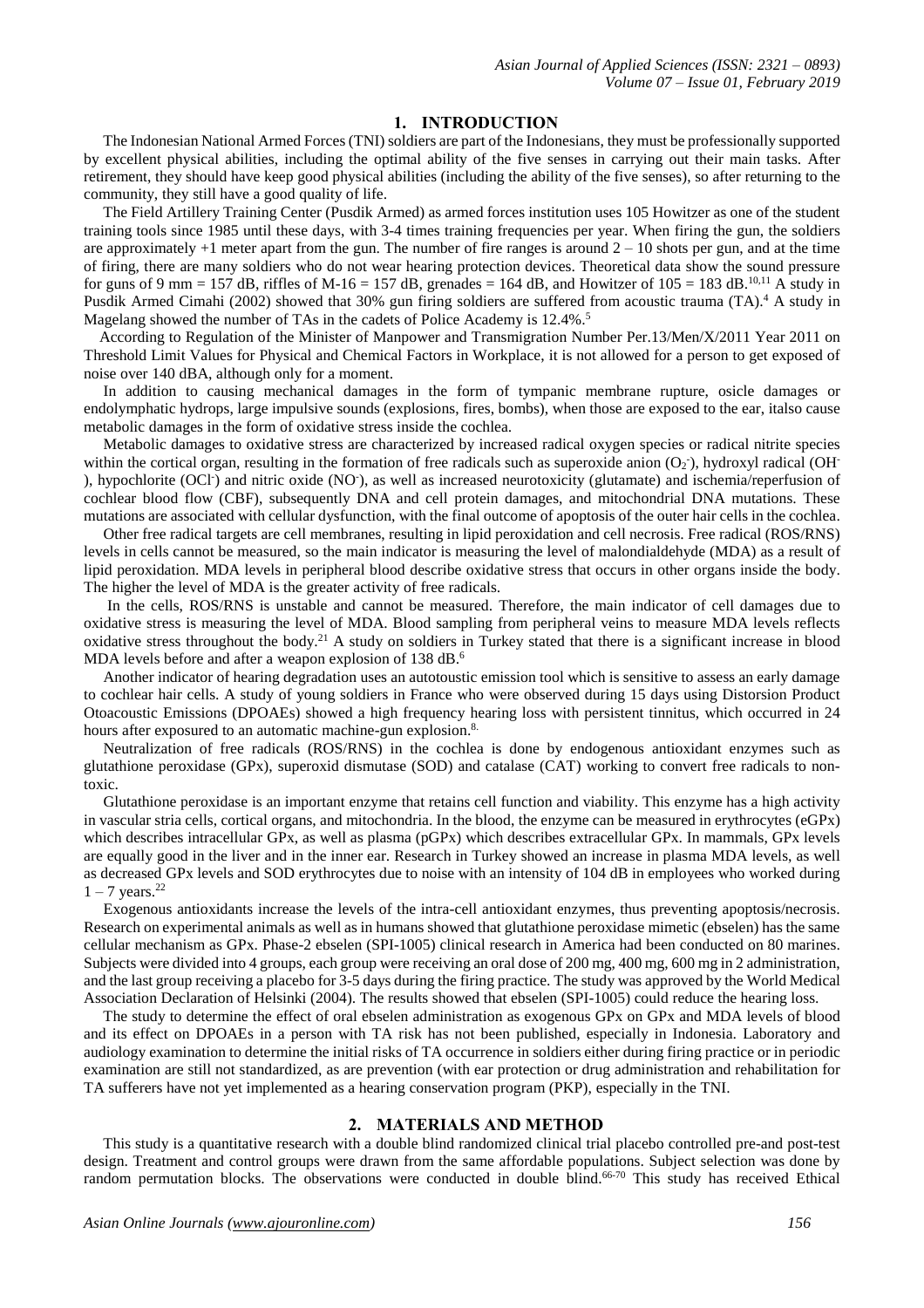Approval from Medical Research Ethics Committee of Faculty of Medicine Padjadjaran University Number 41/UN6.C2.1.2/KEPK/PN/2014 dated February 6th, 2014, and research was permited by DanKodiklat TNI-AD Number: B/553/III/2014 dated March 13th, 2014.

The subject of the study was the new enlisted rank students of the Field Artillery Education Center (Pusdik Armed) Kodiklat TNIAD, with initial health data during initial selection showing general physical health status, ear, hearing and labor functions within normal limits, conducting routine firing exercises of 105 Howitzer gun on July 7 – 10th, 2014 in Batujajar West Java. Subjects were divided into two groups, i.e group I/treatment administered oral mimetic glutathione peroxidase during firing practice and group II/control administered placebo. In accordance with the current standard firing procedures in Pusdik Armed, during the training, the soldiers were not given any medication.

 The examination of hearing function of the research subjects used Diagnostic Audiometer AD 229e Interacoustics type AD 229e with serial number 004094, final calibration on January 24th, 2008, while examination of cochlear hair cell function used DPOAE tool MADSEN Capella, made in Denmark calibrated in 2013, Level II Rumkit Audiology Dustira Cimahi. The measurement method of blood MDA levels used TBARS (thiobarbiturate acid reactive substance) method, while the measurement of blood GPx levels used colorimetric assay method from Oxford Bimedical Research FR 17. The working principle was the indirect examination of c-GPx and GSSG activities.

For the workings and data collection techniques of this study, determination of research subjects in health clinics Pusdik Armed were initially conducted on day D-2. Each subject was then given some explanations about the intent and purpose of the study. Explanation was done by ignoring the rank level. The subjects were free for not following the study. After obtaining subjects' approval, medical history and otoscopy were done by the researchers.

 On the day D-1 day, all subjects were subjected to pure tone audiometry and DPOAE, routine blood and urine, SGOT, SGPT, Ureum, Creatinine, Electrocardiography (ECG), GPx examination and 1st blood MDA (PRE). The examination was done in Division of ENT and Pathology Clinic Dustira Hospital. The allocation of subjects into the treatment and control was done by random permutation blocks to obtain a balanced number of subjects. The researchers did not know which one was selected as the treatment group or the control group.

On day D, morning at 04.30 WIB, the treatment group was given a capsule containing 200 mg glutathione peroxidase mimetic (ebselen, SPI 1005) orally, while the control group was given a capsule containing 200 mg sucrose powder (placebo). The capsule administration to the subjects who had been randomized by permutation blocks was performed by Pusdik Armed physicians randomly without knowing the stuffing of the capsule as well as the subjects of the treatment or control group.

 On day D and D+1, starting at 09.00, the entire research groups carried out the 105 Howitzer gun firing practice. On day D, the subject served as a firer was beside the gun, and on day D+1, the subject served as an observer at the target location with a distance of approximately 500 meters from the fall of the bullet.

On day D+2, all subjects were subjected to be checked in pure tone audiometry and DPOAE, routine blood and urine, SGOT, SGPT, Ureum, Creatinine, Electrocardiography (ECG), GPx examination and 2nd blood MDA (POST). The results were then submitted to the researchers, continued by data processing.

#### **a. Results**

For the characteristics of the subjects, the average age in the treatment group was  $20.7$  years (SD = 0.90) whereas in the control group was  $20.8$  years (SD = 0.90), the age range of the two groups was  $19 - 22$  years.

**3. RESULTS AND DISCUSSION**

The characteristics of smoking habits in both subjects to determine that confounding variables were negligible are shown in Table 1

| <b>Variable</b>          | Smoking $(+)$ | Smoking $(-)$ | $\mathbf{p}^*$ |
|--------------------------|---------------|---------------|----------------|
| Treatment Group $(n=17)$ | 16            |               |                |
| Control Group $(n=17)$   | 16            |               | 0              |
| Total $(n=34)$           | 32            |               |                |

## **Table 1 Characteristics of Subjects by Smoking Habits**

Description \*) : based on Exact Fisher Test

The statistical calculation in Table 1 using Exact Fisher test shows  $p = 1.0$ , which means there is homogeneity of smoking habit variable in both groups, thus confounding variable (smoking history) can be ignored.

#### **Measurement of Sound Pressure Level of Gun and Noise Dose** *(***%dose)**

 Initial data based on the theory, the sound pressure level of 105 Howitzer gun was 183 dBA while the measurement on the same gun in Pusdik Armed Kodiklat TNI-AD 2002 was 173.4 dBA with a frequency of 0.09 seconds. Currently, the sound pressure level of 105 Howitzer gun is 148.6 dBA with decaying time up to 60 dBA for about 2 seconds, as well as the noise dose received by the soldier at 1 meter beside the gun of 481.43% - 2858.35% (NIOSH) .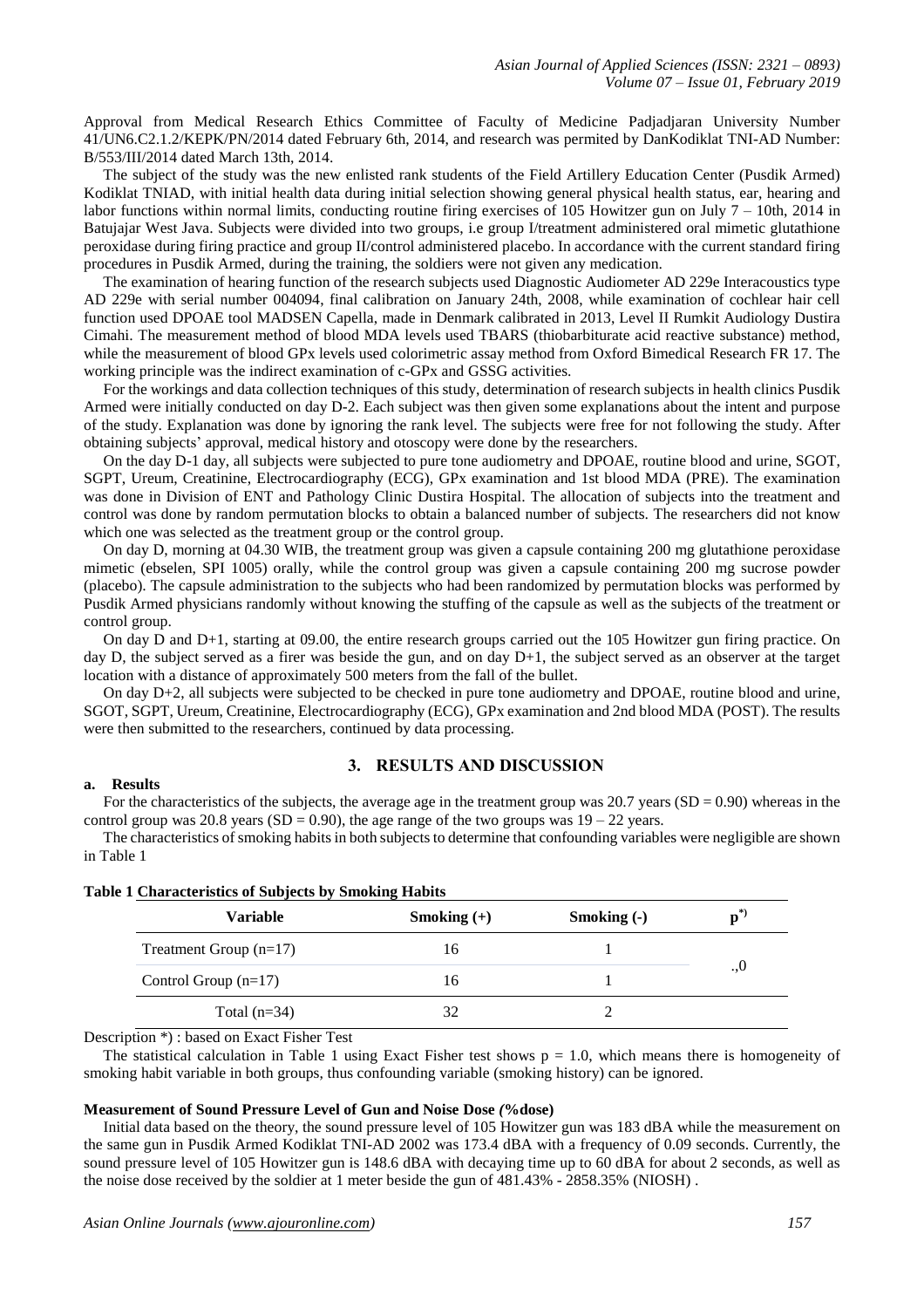## **The Results of Blood, Routine Urine, Hepatic and Renal Function Examination as well as EKG**

 Blood sampling and cardiac function examination in both groups were performed before and after the firing practice. Routine blood, routine urine, hepatic and renal function and electrocardiography (EKG) examination were done to evaluate the side effects of ebeselen SPI 1005 and placebo that had been given before. In both groups, the overall examination results were within normal limits, both before and after firing practice.

## **The Results of Erythrocyte and Plasma GPx Examination in Both Groups**

After carrying out the firing, blood sampling was done to the two groups to assess the levels of erythrocyte and plasma GPx, and the results can be seen in Table 2 to 5 below.

## **Table 2 The Comparison of Difference in Erythrocyte GPx Levels in Both Groups Before and After Treatment**

| <b>Erythrocyte GPx</b><br>(nmol/min/ml) |                  | Group              |       |  |
|-----------------------------------------|------------------|--------------------|-------|--|
|                                         | Control $(n=17)$ | Treatment $(n=17)$ |       |  |
| Mean $**$ )                             | 41.5             | 58.8               |       |  |
| Median                                  | $-3.82$          | 16.55              | 0.049 |  |
| <b>Standard Deviation</b>               | 215.,67          | 246.08             |       |  |

Description **: \*)** based on Mann-Whitney test

Table 2 shows mean after treatment (Ebternen SPI 1005 1x200 mg/day orally), erythrocyte GPx values increase compared before treatment, and the result is statistically significant ( $p < 0.05$ ). Table 3 shows the comparative increase and decrease in erythrocyte GPx levels in both groups after firing the 105 Howitzer gun.

| Table 3 The Comparison of Increase and Decrease in Erythrocyte GPx Levels in Both Groups after the Treatment |  |  |
|--------------------------------------------------------------------------------------------------------------|--|--|
|--------------------------------------------------------------------------------------------------------------|--|--|

|                      |    | Erythrocyte GPx (nmol/min/ml) |    |                 |                  | NNT (95%CI)**)             |
|----------------------|----|-------------------------------|----|-----------------|------------------|----------------------------|
| Group                |    | <b>Increase</b>               |    | <b>Decrease</b> | $\mathbf{p}^{*}$ |                            |
|                      | N  | $\frac{0}{0}$                 | n  | $\%$            |                  |                            |
| Treatment $(n=17)$   | 14 | 82.4                          | 3  | 17.6            |                  |                            |
| Control $(n=17)$     | 5  | 29.4                          | 12 | 70.6            | 0.004            | 1.889<br>$(1.159 - 3.016)$ |
| Amount $(n=34)$<br>. | 19 | 55.9                          | 15 | 44.1            |                  |                            |

Description: \*) based on Logistic Regression test

**\*\*)** Number Needed to Treat with 95% Confidential Interval

Table 3 shows that the treatment group has NNT (95% CI) = 1.889 (1.159 – 3.016), compared with the control group, which is statistically significant ( $p < 0.05$ ). This means that the administration of Ebselen SPI 1005 1x200 mg/day orall in 2 soldiers will prevent 1 soldier (50%) from the risk of decrease in erythrocyte GPx levels due to 105 Howitzer gun explosion. Table 4 shows the comparison of increases and decreases in plasma GPx levels in both groups after firing the 105 Howitzer gun.

|  |  | Table 4 The Comparison of Difference in Erythrocyte GPx Levels in Both Groups after the Treatment |
|--|--|---------------------------------------------------------------------------------------------------|
|  |  |                                                                                                   |

| Plasma GPx                |                            | Group                        | $P$ value <sup>*</sup> |
|---------------------------|----------------------------|------------------------------|------------------------|
| (nmol/min/ml)             | <b>Control</b><br>$(n=17)$ | <b>Treatment</b><br>$(n=17)$ |                        |
| Mean                      | $-4.05$                    | 1.05                         |                        |
| Median                    | $-5.09$                    | 7.64                         | 0.006                  |
| <b>Standard Deviation</b> | 7.37                       | 15.07                        |                        |

Description : \*) based on T – Independent test

**<sup>\*\*</sup> )Mean** Difference (**pre-post**)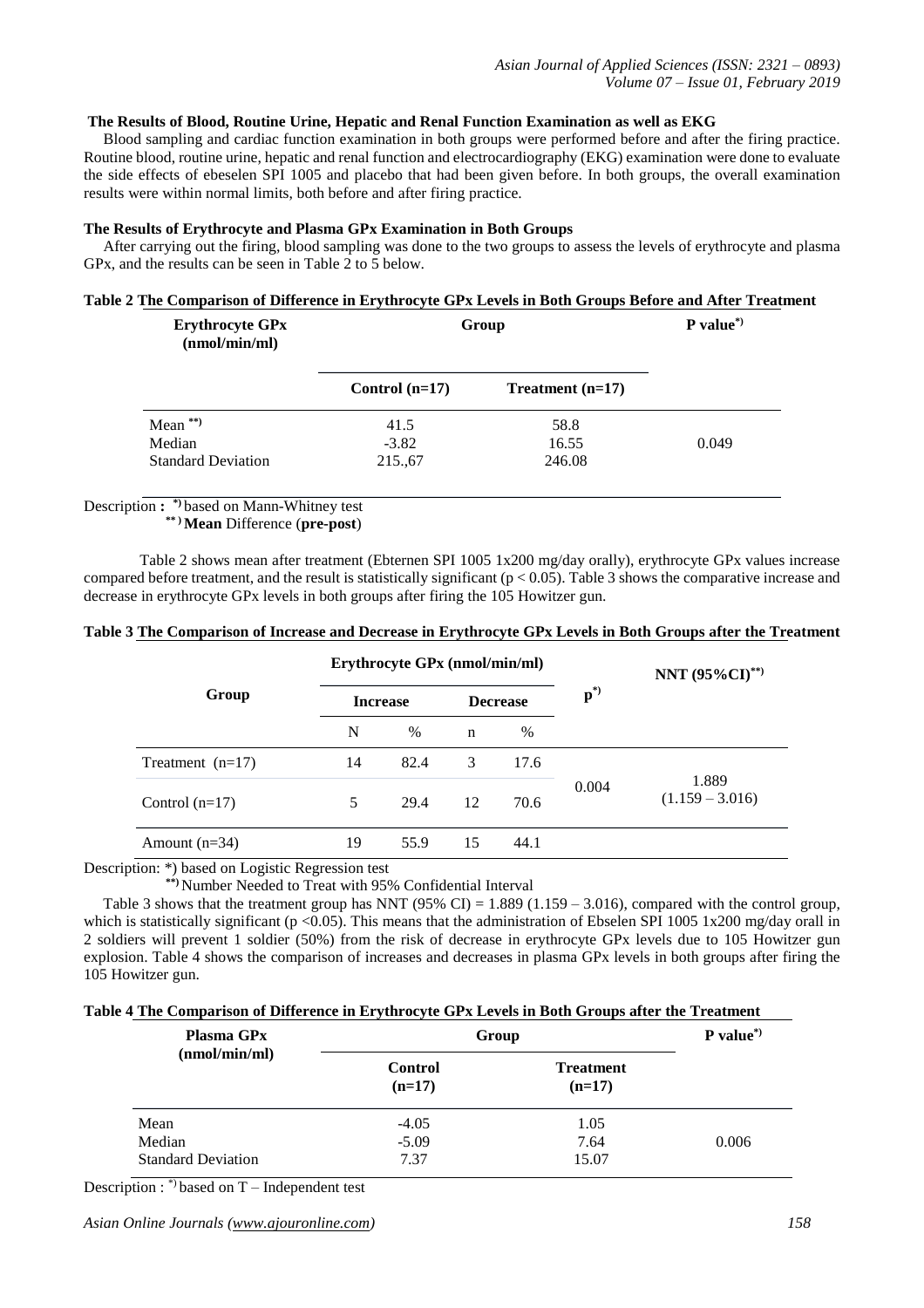Table 4 from the obtained mean, found that plasma GPx in the treatment group after Ebselen SPI 1005 1x200 mg/day orally increases compared with the previous, whereas in the control group, the mean plasma after placebo decreases, which is statistically significant ( $p < 0.05$ ).

Table 5 shows a comparison of the increase and decrease in plasma GPx levels in both groups of soldiers after being administered SPI 1005 1x200 mg orally in the treatment group and placebo in the control group, and after the 105 Howitzer gun practice, as follows:

|                    |    | Plasma GPx (nmol/min/ml) |                |                 |                |                        |  |
|--------------------|----|--------------------------|----------------|-----------------|----------------|------------------------|--|
| Group              |    | <b>Increase</b>          |                | <b>Decrease</b> | $\mathbf{p}^*$ | NNT $(95\%CI)$         |  |
|                    | N  | $\frac{0}{0}$            | n              | $\frac{6}{9}$   |                |                        |  |
| Treatment $(n=17)$ | 15 | 88.2                     | $\mathfrak{D}$ | 11.8            |                |                        |  |
| Control $(n=17)$   | 3  | 17.6                     | 14             | 82.4            | ${}_{< 0.001}$ | $1.417(0.970 - 1.775)$ |  |
| Amount $(n=34)$    | 18 | 52.9                     | 16             | 47.1            |                |                        |  |

Table 5 The Comparison of Increase and Decrease in Plasma GPx Levels in Both Groups after the Treatment

Description: \*) based on Logistic Regression test

**\*\*)** Number Needed to Treat with 95% Confidential Interval

Table 5 shows that the treatment group has NNT (95% CI) = 35 (95% CI = 1.417 (0.970 – 1.775), compared with the control group which is statistically significant ( $p < 0.001$ ). It means that Ebselen SPI 1005 1x200 mg/Day orally on 3 soldiers will prevent 2 soldiers (70%)from the risk of decreasing plasma GPx levels due to the 105 Howitzer explosion.

## **The Results of Erythrocyte and Plasma MDA Level Examination from Both Groups**

 The results of erythrocyte and plasma MDA measurements in both treatment groups are presented in Table 6 to Table 9 below.

|  |  | Table 6 The Comparison of Difference in Erythrocyte MDA Levels in Both Groups Before and After Treatment |
|--|--|----------------------------------------------------------------------------------------------------------|
|  |  |                                                                                                          |
|  |  |                                                                                                          |

| Erythrocyte MDA (mmol/L)  |                            | Group                        |                          |
|---------------------------|----------------------------|------------------------------|--------------------------|
|                           | <b>Control</b><br>$(n=17)$ | <b>Treatment</b><br>$(n=17)$ | $P$ value <sup>*</sup> ) |
| Mean                      | $-0.48$                    | $-10.79$                     |                          |
| Median                    | $-5.46$                    | 3.36                         | 0.002                    |
| <b>Standard Deviation</b> | 11.97                      | 14.83                        |                          |

Description : \*) based on T – Independent test

 From table 6, when viewed from the mean obtained, it found that the mean erythrocyte MDA values in the treatment group after Ebselen SPI 1005 1x200 mg/day peroral decrease compared with before the drug administration, and this is statistically significant ( $p < 0.05$ ).

Table 7 shows the comparison of erythrocyte MDA levels in both groups after the groups were being given Ebselen SPI 1005 1x200 mg orally (treatment group) and placebo (control group), and after carrying out the 105 Howitzer firing practice.

|                  | Table 7 The Comparison of Increase and Decrease in Erythrocyte MDA levels in Both Groups after the |  |  |
|------------------|----------------------------------------------------------------------------------------------------|--|--|
| <b>Treatment</b> |                                                                                                    |  |  |

|                    |    | Erythrocyte MDA (mmol/L) |          |                 |                  |                        |
|--------------------|----|--------------------------|----------|-----------------|------------------|------------------------|
| Group              |    | <b>Increase</b>          |          | <b>Decrease</b> | $\mathbf{p}^{*}$ | <b>NNT</b> (95%CI)     |
|                    | N  | $\frac{0}{0}$            | N        | $\frac{0}{0}$   |                  |                        |
| Treatment $(n=17)$ | 17 | 100                      | $\theta$ | $\theta$        |                  |                        |
| Control $(n=17)$   | 5  | 29.                      | 12       | 470.6           | < 0.001          | $1.417(0.994 - 1.836)$ |
| Amount $(n=34)$    | 22 | 64.                      | 12       | 735.3           |                  |                        |

Description : \*) based on Exact Fisher Test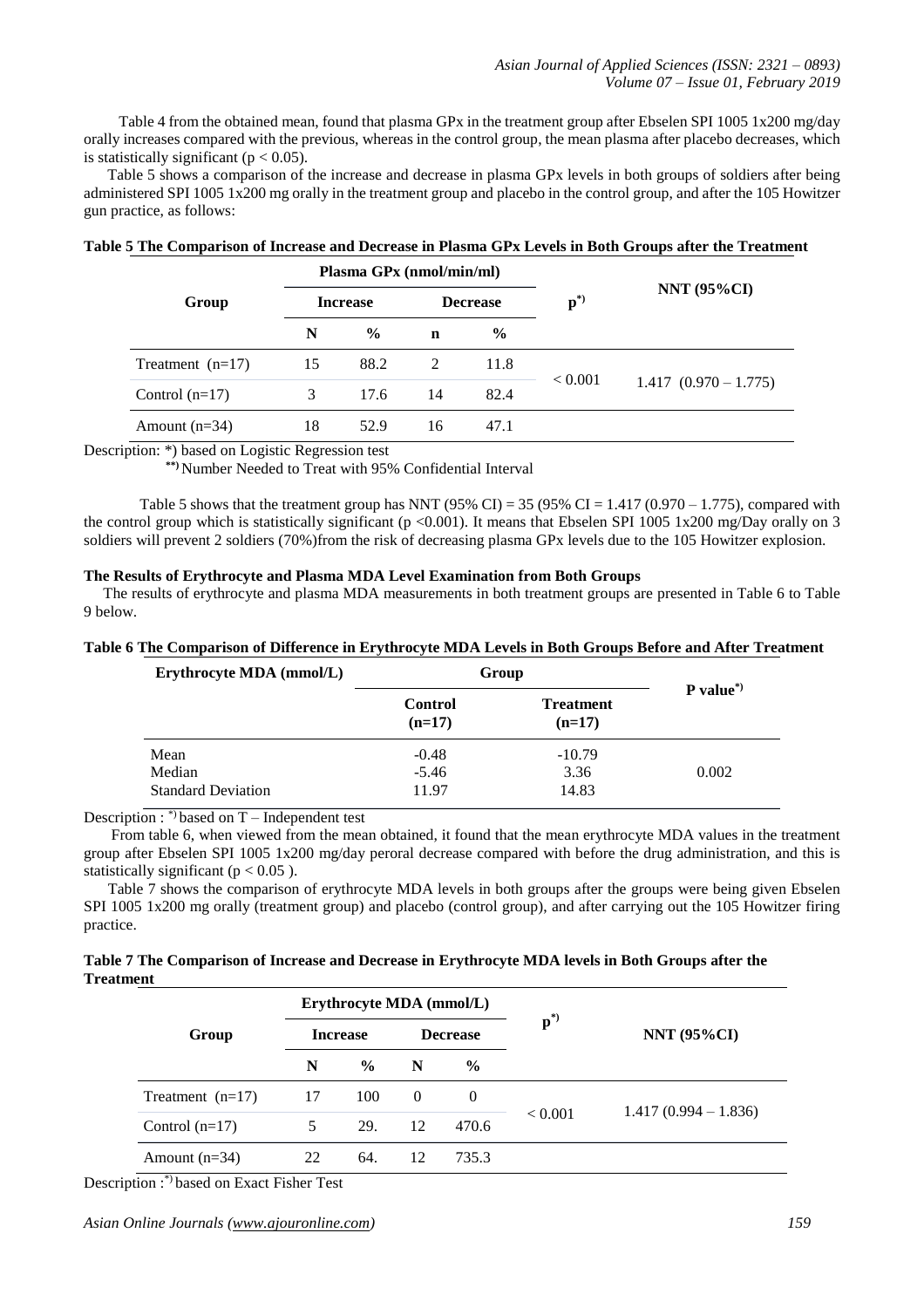Table 7 shows that the treatment group has NNT ( $95\%$  CI) = 35 ( $95\%$  CI = 1.417 (0.994 – 1.836), compared with the control group which is statistically significant ( $p < 0.001$ ). It means that Ebselen SPI 1005 1x200 mg/day orally on 3 soldiers will prevent 2 (70%) soldiers from the risk of increased erythrocyte MDA levels of due to the 105 Howitzer gun explosion.

|                           | Group                      |                              |                         |  |
|---------------------------|----------------------------|------------------------------|-------------------------|--|
| Plasma MDA (mmol/L)       | <b>Control</b><br>$(n=17)$ | <b>Treatment</b><br>$(n=17)$ | $P$ value <sup>*)</sup> |  |
| Mean                      | $-3.35$                    | $-22.52$                     |                         |  |
| Median                    | 3.36                       | $-10.07$                     | 0.02                    |  |
| <b>Standard Deviation</b> | 14.83                      | 37.58                        |                         |  |

|  |  | Table 8 The Comparison of Difference in Plasma MDA Levels in Both Groups Before and After Treatment |  |  |  |  |  |  |  |
|--|--|-----------------------------------------------------------------------------------------------------|--|--|--|--|--|--|--|
|--|--|-----------------------------------------------------------------------------------------------------|--|--|--|--|--|--|--|

Description **: \*)** based on Mann-Whitney test

 From table 8, when viewed from the obtained mean, it found that the mean plasma MDA values in treatment group after being given Ebselen SPI 1005 1x200 mg orally decrease compared with before the drug administration.

Table 4.9 shows the comparison of plasma MDA levels in both groups of soldiers after being given SPI 1005 1x200 mg orally in the treatment group and placebo in the control group, and after carrying out the 105 Howitzer firing practice, presented as follows:

Table 9 The Comparison of Increase and Decrease in Plasma MDA levels in Both Groups after the Treatment

|                    |                 | Plasma MDA (mmol/L) |                 |               |                |                       |  |  |
|--------------------|-----------------|---------------------|-----------------|---------------|----------------|-----------------------|--|--|
| Group              | <b>Increase</b> |                     | <b>Decrease</b> |               | $\mathbf{p}^*$ | NNT $(95\%CI)$        |  |  |
|                    | N               | $\frac{6}{10}$      | N               | $\frac{0}{0}$ |                |                       |  |  |
| Treatment $(n=17)$ | 16              | 94.                 | $\sim$ 1        | 15.9          | 0.01           | $2.125(1.29 - 3.904)$ |  |  |
| Control $(n=17)$   | 8               | 47.1                | 9               | 52.9          |                |                       |  |  |
| Amount $(n=34)$    | 24              | 70.6                | 10              | 29.4          |                |                       |  |  |

Description : \*) based on Logistic Regression test

From Table 4.9, it is seen that treatment group has NNT ( $95\%$  CI) = 2.125 (1.29 – 3.904), compared to control group, which is statistically significant ( $p < 0.05$ ). This means that the administration of SPI 1005 1x200 mg/day orally to 2 soldiers will prevent 1 soldier (50%) from the risk of increasing plasma MDA levels due to 105 Howitzer gun explosion.

To find the correlation strength between GPx levels and blood MDA levels in both groups after being given Ebselen/SPI 1005 1x200 mg orally and carrying out the gun firing practice, Pearson correlation test was performed. The results showed that erythrocyte GPx levels and plasma MDA levels have a very strong correlation and are statistically significant (p < 0.001). However, the direction of correlation is negative, it means the higher the erythrocyte GPx levels is the lower the plasma MDA levels, and this is not a mere coincidence.

# **The Results of Pure Tone Audiometry**

 The results of a pure tone audiometry showed that the number of soldiers who experienced Acoustic Trauma (TA) is 4 out of 17 people in the control group who were given a placebo (according to the standard procedure of firing guns), while there is no TA the treatment group given Ebselen/SPI 1005, so that when the firing practice is carried out with the old procedure (without ear protection and without taking any drug), the risk of TA on the soldier is 23.5% as shown in Table 4.10.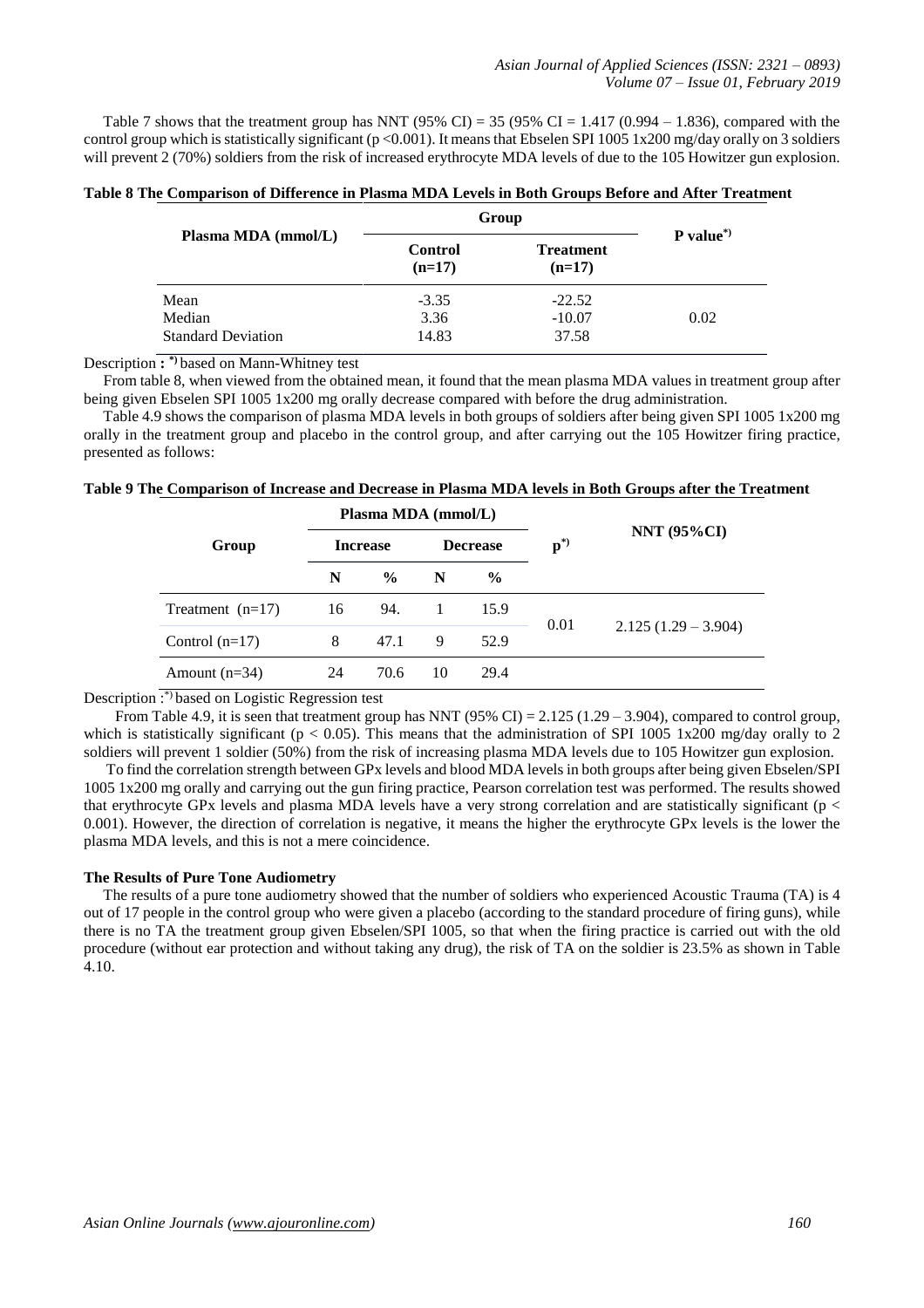*Asian Journal of Applied Sciences (ISSN: 2321 – 0893) Volume 07 – Issue 01, February 2019*

|                                    |                | $\overline{\phantom{a}}$     |                             |                                           |                        | ັ                                    |
|------------------------------------|----------------|------------------------------|-----------------------------|-------------------------------------------|------------------------|--------------------------------------|
| <b>Research Group</b>              | TA<br>$^{(+)}$ | TA<br>$\left( \cdot \right)$ | <b>Tinnitus</b><br>$^{(+)}$ | <b>Tinnitus</b><br>$\left( \cdot \right)$ | <b>KGD</b><br>$^{(+)}$ | <b>KGD</b><br>$\left( \cdot \right)$ |
| Control group (P)<br>$n = 17$      | 4<br>(23.5%    | 13<br>$(76.5\%)$             | $(5.9\%)$                   | 16<br>$(94.1\%)$                          | $(5.9\%)$              | 16<br>$(94.1\%)$                     |
| Treatment group<br>(G)<br>$n = 17$ | 0<br>$(0\%)$   | 17<br>$(100\%)$              | $\theta$<br>$(0\%)$         | 17<br>$(100\%)$                           | $\Omega$<br>$(0\%)$    | 17<br>$(100\%)$                      |
| $P$ value <sup>*</sup> )           | 0.049          |                              |                             | 0.5                                       | 0.5                    |                                      |

Description : \*) based on Exact Fisher Test

 The statistical calculation in Table 10 shows the comparison of TA, hearing loss complaints (KGD) and Tinnitus in both groups using the Exact Fisher test. Based on the results, the number of TA is 23.5% in the control group, which is statistically significant ( $p < 0.05$ ), while the hearing loss complaints and tinnitus are not statistically significant ( $p > 0.05$ ).

#### **The Results of Otoacoustic Emissions (DPOAEs)**

 From Table 11, it can be seen that in the treatment group (given Ebselen/SPI 1005 1x200 mg orally), all (100%) have normal otoacoustic emission values (pass) and the control group (given placebo) has normal emission values (pass) of 52.9%, meaning that the proportion of normal (pass) acoustic emission values (DPOAEs) in the treatment group is greater than the control group.

Proportionally, there is a correlation between Ebselen/SPI 1005 1x200 mg orally with normal acoustic emission values (pass), but this correlation must be tested statistically, and the result is very significant ( $p = 0.01$ ), so the correlation between Ebselen/SPI 1005 1x200 mg orally with normal acoustic emission values (DPOAEs) (pass) is very significant

#### **Table 11 The Results of DPOAE Examination in Both Groups after Implementing 105 Howitzer Gun Firing**

|                                   |      | <b>Results of otoacoustic emissions</b><br>(DPOAEs) |              | <b>Risk of DPOAE</b><br><i>abnormalities</i> |              |                |
|-----------------------------------|------|-----------------------------------------------------|--------------|----------------------------------------------|--------------|----------------|
| <b>Research groups</b>            | Pass |                                                     | Refer        |                                              | (Refer)      | $\mathbf{p}^*$ |
|                                   | n    | $\frac{6}{9}$                                       | $\mathbf n$  | $\frac{6}{9}$                                |              |                |
| Control group $(P)$<br>$n = 17$   | 17   | 100                                                 | $\mathbf{0}$ | $\Omega$                                     | 0/17         |                |
| Treatment group $(G)$<br>$n = 17$ | 9    | 52.9                                                | 8            | 47.1                                         | 0.01<br>8/17 |                |
| $P$ value <sup>*</sup> )          | 26   | 76.5                                                | 8            | 23.5                                         |              |                |

Description : \*) based on Exact Fisher Test

 From the data of risk of DPOAE abnormalities in the two groups, the Absolute Risk Reduction (ARR) can be calculated, i.e:

 $ARR = 8/17 - 0/17 = 8/17$ . From ARR, NNT can be calculated, i.e.

NNT (Number Needed to Treat) =  $1/ARR = 17/8 = 2.125$ . With Confidential Interval (CI)  $95\% = 1.335 - 3.987$ 

The results of NNT = 2,125 means that out of 2 gun firing soldiers were treated, i.e SPI 1005 1x200 mg/day peroral, there is only 1 soldier (50%) spared from the risk of TA (result of DPOAEs becomes refer) by the 105 Howitzer gun explosion.

#### **b. Discussion**

 The study on the risk of acoustic trauma to personnel in the military ranks are using the 105 Howitzer gun source of exposure is almost never published in Indonesia or internationally.

The selection of subjects of new enlisted rank students is due to the organizational structure of the field artillery firer, the towing rope driver is a soldier with the enlisted rank. The top commander is a non-commissioned officer, and an officer is the leader of several guns. Thus in an artillery battle, it is the soldiers with the enlisted rank who most often exposed the impulsive noise of the gun explosion.

 Referring to preliminary data, the sound pressure level at 1 meter apart from the gun is 148.6 dBA, with the decaying time required after the explosion is up to 60 dBA in the range of 2 seconds. It is different from the theory that the sound pressure level of 105 Howitzer gun is 183 dBA. In the study with a similar type of gun (2002), the sound pressure level is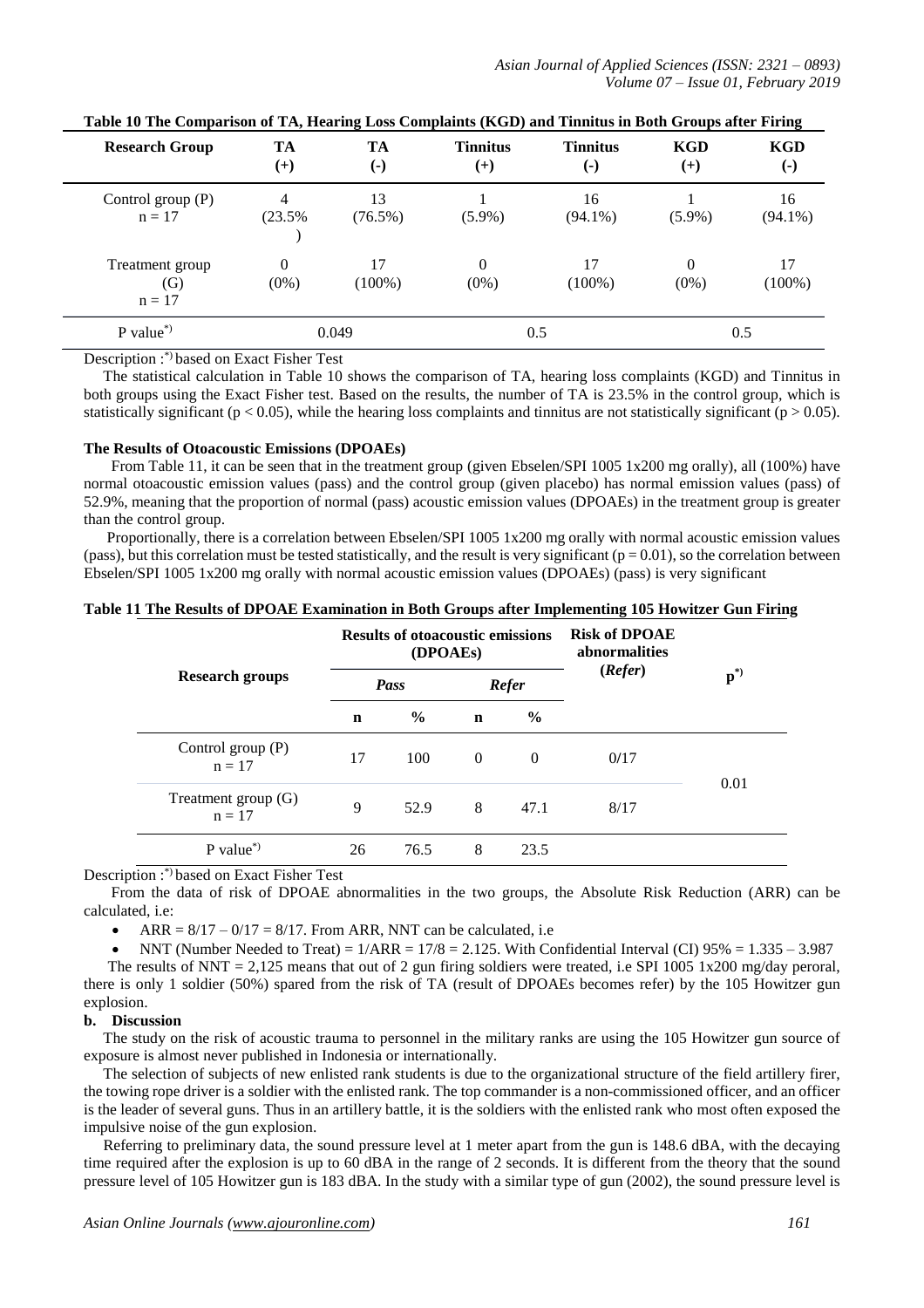173.4 dBA. The difference is due to the stuffing of the gunpowder used in the current firing practice (in 2014) as much as 6 of the maximum 10 stuffing, while the 2002 study used 7 of 10 stuffing, and most likely obtained from the theory (183 dBA) using the maximum stuffing.

According to NIOSH (2002) on noise impulses from weapon explosion, the calculation of the number of allowed explosions/day uses the formula:

 $N = 10^{\circ}((140-PI)/10)$ ; where PI = L peak – attenuation of ear protection devices.

So according to the NIOSH, none of the firers can fire the gun safely without ear protection devices.

According to Regulation of the Minister of Manpower and Transmigration Number Per.13/Men/X/2011 Year 2011 Threshold Limit Values for Physical and Chemical Factors in Workplace, it is not allowed a person to be exposed to noise over 140 dBA, although for a moment.

 The Government's policy to implement the hearing conservation program in the industrial sector is clear with the existence of health institutions and various laws and policies, but in the ranks of the TNI, working environment with the risk of occupational deafness still does not exist. In fact, the army and in the US Department of Defense already have a clear hearing conservation organization and program.

In the Army of America, the implementation of the hearing conservation program has gone well. They have run the program thoroughly, i.e noise hazard identification, engineering controle, hearing protection, monitoring audiometry, health administration, inforcement and program evaluation.

 Whereas in the Indonesian Army ranks, the admission of potential soldiers and periodic health examination on soldiers using audiometric examination is still not evenly distributed, while the use of otoacoustic emission diagnostic tool has not been used at all, as well as the installation procedure of hearing aids for soldiers with hearing loss is still unclear. Thus it has not been fully supported.

Scientific research on the effect of administration of Ebselen SPI 1005 orally has been correlated with blood GPx and MDA levels, as well as the results of DPOAEs in humans, according to the investigation, it has not been published in national and even international literature, and this is a recent study in Indonesia.

 Glutathione peroxidase (GPx) is a family of intra- and extra-cellular enzymes. In mammals, the concentration of glutathione peroxidase is similar between inner ear and in tissues/other organs.

There is a significant increase in blood GPx levels, both erythrocytes and plasma in the treatment group, as well as an increase in the number of treatment group subjects after being given Ebselen/SPI 1005 1x200 mg/day orally, compared with the control group. It is in accordance with the theory that exogenous antioxidant enzyme administration increases levels of enzymes in the blood. Of the 6 (six) types of GPx in the blood, GPx1/e-Gpx (erythrocyte GPx) can be identified as an overview of intracellular GPx and Gpx3/p-GPx (plasma GPx) as an overview of extracellular GPx

 Ebselen/SPI 1005 is also a seleno-organic compound with similar activity to GPx enzyme, so in the treatment group despite oxidative stress due to the 105 Howitzer gun explosion, the percentage of blood GPx levels (both erythrocyte and plasma) and the number of subjects remain significantly higher compared with the control group.

 Explosion noise from the 105 Howitzer gun to the two groups also showed that in the control group were only given a placebo, there is a significant decrease in blood GPx levels (either erythrocytes or plasma), and the number of subjects significantly. This is in accordance with the theory that oxidative stress in the cochlea will lead to decreased levels of intracellular antioxidant enzymes, which ultimately result in apoptosis of cochlear hair cells

As a comparison, a study in Turkey has decreased levels of erythrocyte glutathione peroxidase (GPx) and superoxid dismutase (SOD) and increased plasma malondialdehyde (MDA) levels, due to noise intensity of 104 dB in employees who worked for  $1 - 7$  years.

Other studies in the United States to the experimental animals F-344 rat were given an exposure to noise of 113 and 115 dB for 4 hours and given ebselen 4 mg/kgBB orally before and immediately after the exposure to noise, then measured the GPx (GPx1, GPx2, GPx3, GPx4) levels, the results showed an increase in GPx1 in vascular stria, decreased vascular stria udem and decreased outer hair cell damages at 5 hours after exposure to noise.

 When compared to the results with other studies abroad, theoretically there is a conformity that the noise will decrease levels of endogenous antioxidant enzymes and the administration of exogenous antioxidants will increase levels of endogenous antioxidant enzymes and reduce damage to cochlear hair cells due to oxidative stress.

Malondialdehyde (MDA) is a lipid peroxidation product due to free radicals and is used as an indicator of cell damage due to oxidative stress, so that measurement of blood MDA levels reflects oxidative stress throughout the body. There is a significant decrease in blood MDA levels, both erythrocytes and plasma in the treatment group, as well as decrease in the subjects of the treatment group versus the control group, according to the theory.

Ebselen/SPI 1005 is an antioxidant, with anti-inflammatory and cytoprotective effects that effectively decrease hydroperoxide  $(H<sub>2</sub>O2)$  in biomembrane and lipoprotein, thus inhibiting oxidative stress in the cochlea was caused by the 105 Howitzer gun explosion.

Decreased oxidative stress is reflected by decreased blood MDA levels (both erythrocytes and plasma). Lower MDA levels show free radical suppression, due to higher antioxidants.

Increased percentage of MDA levels (erythrocytes and plasma), as well as the number of subjects significantly in the control group (given only placebo) after the firing practice is also in accordance with the theory.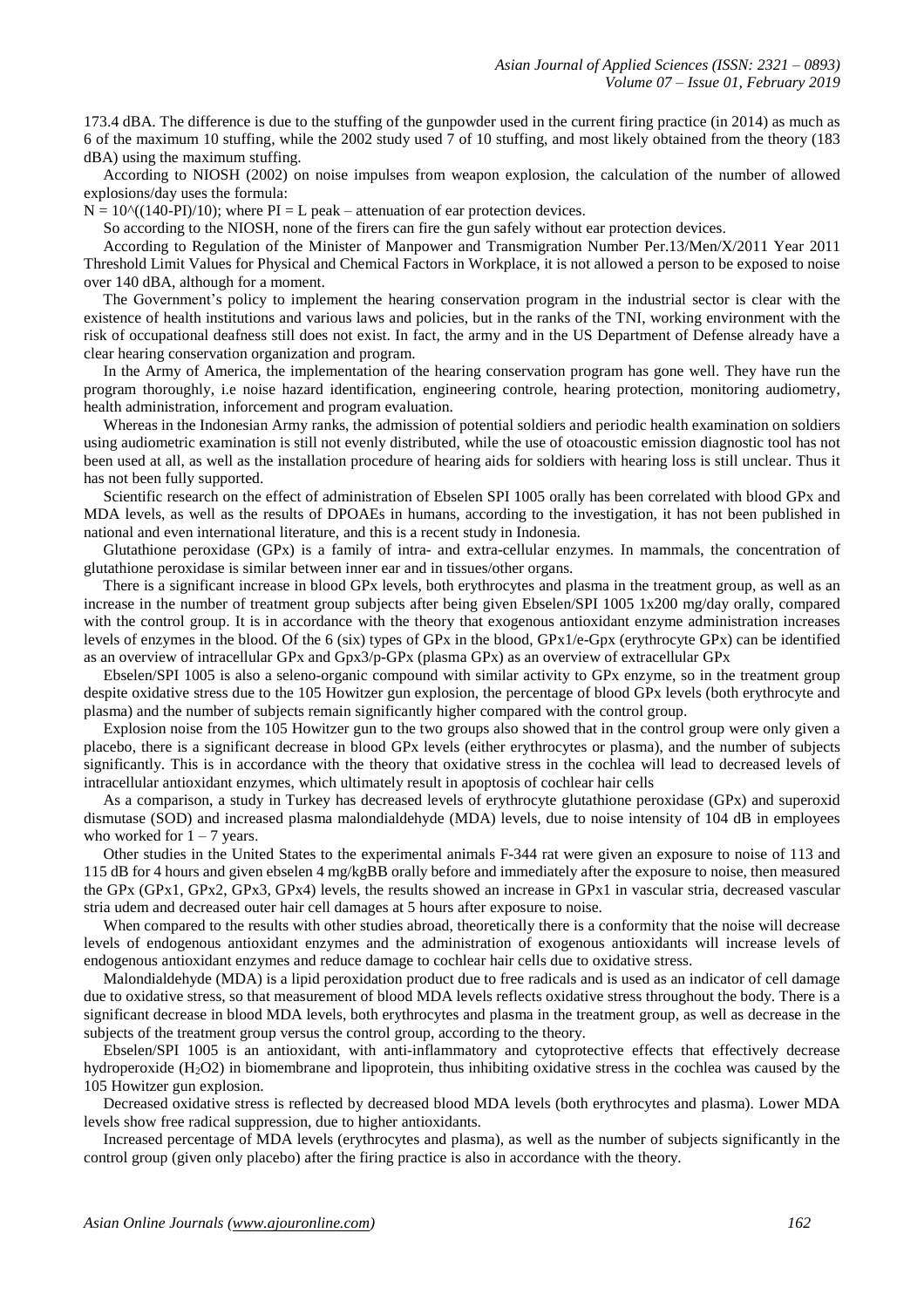Exposure to noise of gun explosion results in increased free radical (oxidative stress) resulting in damage to enzyme, protein, lipid, and DNA structure systems in the form of lipid peroxidation as well as activation of c-JNK and p38MAPK pathways, cytochrome-c release which will trigger caspase 2,3,8 and 9 with apoptosis of cochlear hair cells.

Increased free radical in cochlea is reflected by the increased blood MDA levels. Several studies have shown the increased blood MDA levels due to exposure to noise.

A study of soldiers in Turkey stated that there is a significant increase in blood malondialdehide (MDA) levels before and after the 138 dB gun explosion. Another study in Turkey showed 127 noise-exposed factory workers, using spectrophotometric methods showed the increased MDA levels and decreased blood SOD and CAT levels significantly than the control group.

Based on the theory, the higher MDA levels show the greater the activity of free radicals. Conversely, low MDA levels indicate free radical suppression, including with the presence of higher antioxidants. Blood sampling from peripheral veins to measure plasma MDA levels reflects oxidative stress throughout the body.

 On the lateral wall of the cochlea, vascular stria and spiral ligament endothelial cells mostly contain mitochondria with active metabolism. In this area, GPx is a major intracellular antioxidant. In human blood, GPx activity can be measured from GPx1/cGPx/eGPx as an overview of intracellular and mitochondrial GPx.

Glutathione peroxidase mimetic (ebselen) is a potent radical suppressor (ROS scavenger) to polyunsaturated fatty acid (PUFA), which is also a dangerous radical in biological systems. These peroxide results would have a direct effect on cell membrane damage, such as changing fluidity, crosslinking, structure, and membrane function, and cell necrosis

Above the two arguments, it is rational if there is a strong and meaningful correlation between increasing erythrocyte GPx levels and decreasing plasma MDA levels after Ebselen SPI 1005 1x200 mg/day orally.

 Based on the results of pure tone audiometric examination of control group subjects after firing practice, 23.5% of soldiers significantly experience TA. The results of otoacoustic emission (DPOAEs) even significantly show that 47.1% of soldiers in the control group have abnormal results (refer) or early damage to cochlear hair cells.

A study of young soldiers in France who were observed 15 days with Distorsion Product Otoacoustic Emissions (DPOAEs) showed a high frequency hearing loss with persistent tinnitus, which occurred 24 hours after exposure to an automatic machine-gun explosion.

 The results of this study when associated with other studies abroad also has a conformity and is accordance with the theory that the TA belonging to the occupational deafness group has a typical picture on the audiogram, namely the sensorineural deaf picture with a notch at a frequency of 4000 Hz, and this is also in accordance with the Equal Loudness Contour graphs of each frequency, and the examination using DPOAEs generally gives abnormal results (refer), accompanied by tinnitus complaints.

The weakest point in the human ear, of all frequencies, is present at a frequency of 4000 Hz, since the human ear response to noise is not the same at all frequencies, i.e high and medium frequencies are more sensitive than low frequencies.

The cochlear basalt part (closest to the foramen ovale) receives a high-frequency sound. Cochlear damage due to high frequency and intensity is centered at a frequency of 4000 Hz where this state corresponds to the greatest vibration of the basilar membrane and the cortical organ.

 Hair cells that have the greatest amplitude are present in about 10 mm of the foramen ovale and receive the greatest energy at the exposure to noise, so that the part will be easily injured in the exposure of noise. These are referred to as '4000 Hz receptors' and because their connection to nerve fibers, these also often referred to as '4000 Hz nerve fiber' and this is a minicular locus in the cortical organs.

In the treatment group given Ebselen SPI 1005 1x200 mg/day orally, all (100%) subjects have normal (pass) DPOAE results after the 105 Howitzer gun explosion, since Ebselen has the same activity as GPx. This study has selected dose of Ebselen SPI 1005 for 1x 200 mg/day orally. Despite the low dose, it is also effective as an autoprotector due to exposure of high impulsive noise.

 GPx1 enzyme is one family of glutathione peroxidase enzymes that serve to detoxify peroxidase in the cells. Ebselen at low concentrations inhibites some inflammatory enzymes such as lipoxygenase, NO synthase, NADPH, oxidase, protein kinase-C and H<sup>+</sup>/K<sup>+</sup>-ATPase. The inhibitory process occurs at the cellular level and this is the anti-inflammatory effect of ebselen.

A study in the United States showed that ebselene (SPI-1005) effectively at low doses  $(8 - 10 \text{ mg/kgBW/day})$  may decrease temporary treshold shift (TTS), permanent treshold shift (PTS) and loss of outer hair cells in the experimental animals (rats and marmots).

 Phase-2 ebselen (SPI-1005) clinical research in America had been conducted on 80 marines divided into 4 groups, each group were receiving an oral dose of 200 mg, 400 mg, 600 mg in 2 administrations, and the last group was receiving a placebo for 3-5 days during the firing practice. The results showed that ebselen (SPI-1005) could reduce the hearing loss.

When compared with research in the United States, the results of this study have conformity and prove that SPI 1005 is a potent exogenous antioxidant to neutralize free radicals due to exposure to noise and able to prevent damage to cochlear hair cells, so that there is no TA.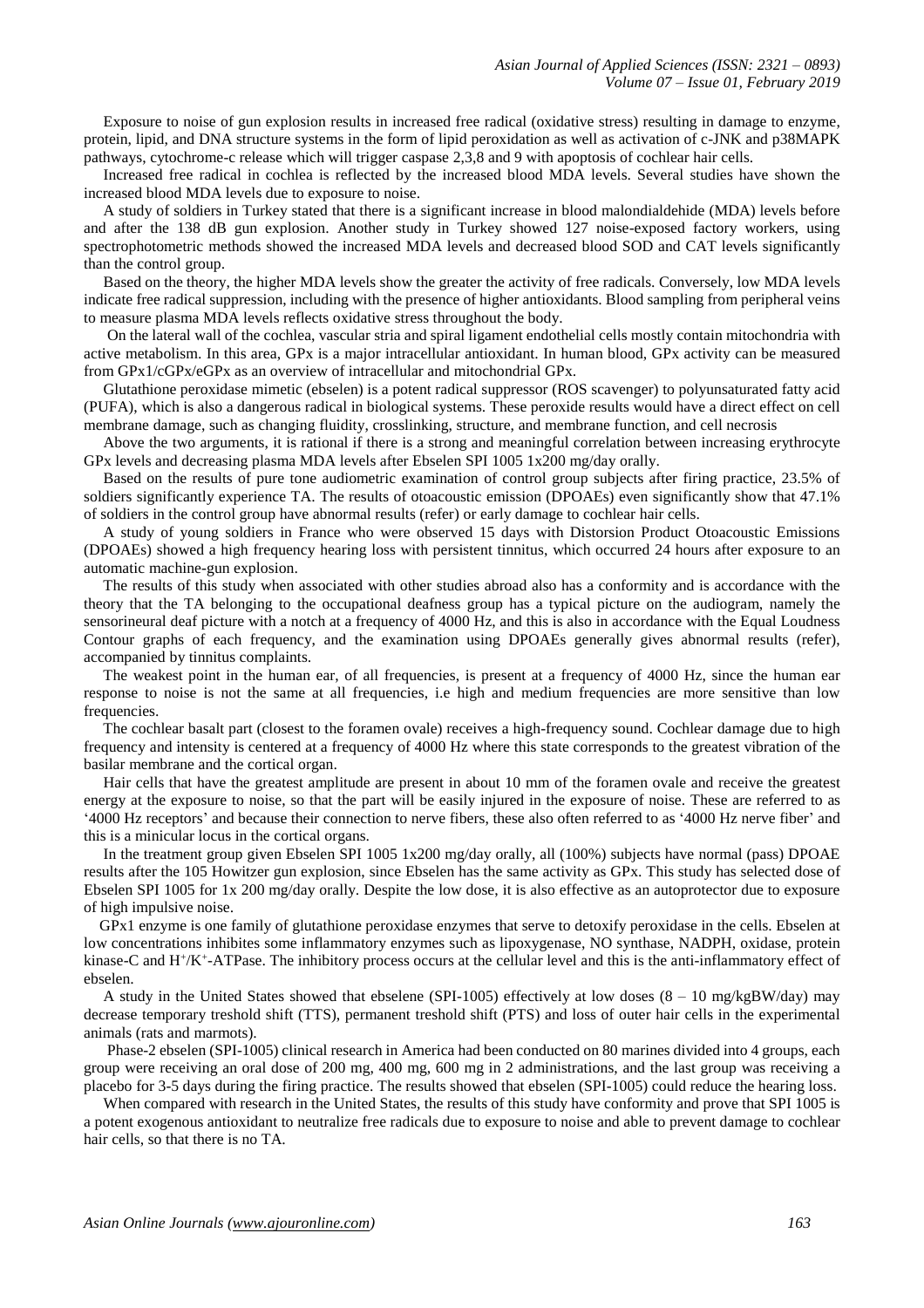# **4. CONCLUSION AND SUGGESTION**

#### **a. Conclusion**

 The present study concludes that the administration of glutathione peroxidase mimetic, Ebselen SPI 1005 1x200 mg/day orally in soldiers at risk of acoustic trauma during the 105 Howitzer gun firing practic, increases blood GPx levels, decreases blood MDA levels, and results in normal otoacoustic emission values.

Another conclusion is the sound pressure level of 105 Howitzer gun with 6 of 10 stuffing of 148.6 dBA, with decaying time up to 60 dBa for about 2 seconds, as well as the dose of noise (%dose) 1 meter apart from the 481.43% - 2858.35% (NIOSH).

 The pure tone audiometry test results show the number of TAs in 105 Howitzer gun firing soldiers of 23.5%, which means there has been a hearing loss, whereas DPOAEs show abnormal results (Refer) of 47.1%, which means there has been an early damage to the cochlear hair cell, although there has not been a TA. The results of NNT calculation on the solders given Ebselen SPI 1005 1x200 mg/day orally are associated with GPx and MDA blood levels and DPOAE values range from 1.4 to 2.1, which means that the administration of SPI 1005 is useful to avoid 50 % – 70% of other soldiers at risk of TA due to the 105 Howitzer gun explosion.

## **b. Suggestion**

 Variations of research subjects, dosage, and duration of antioxidants (Ebselen SPI 1005) are required, in order to maximize the benefits obtained. Monitoring and evaluation of hearing function are not only use a pure tone audiometry, but also use more sensitive otoacoustic emissions (DPOAEs) as indicates an early detection of cochlear cell damage, not only before and after treatment, but also the evaluation intervals after longer firing practice to see if the hearing loss is permanent or temporary.

Further research is required for pharmacological/chemical modification of Ebselen SPI 1005 preparation form to other inexpensive preparation forms, in order to be mass produced and can be used as a standard preventive drug for TA.

It is time for the TNI to establish a Hearing Conservation Program (PKP) with real and sustainable implementation for the personnels at risk of occupational deafness.

## **Acknowledgment**

My deepest acknowledgment I give to Prof. Dr. Budi Setiabudiawan dr., Sp.A (K)., M.Kes. as a coordinator in Magister School of Medical Faculty in Padjajaran University. To the honorable of Head Promotor Team Prof. Dr. H.M. Thaufiq S. Boesoirie, dr., MS., Sp.THT-KL (K) and the members of Promotor Team, Prof. Dr. Ida Parwati, dr., Sp.PK (K), PhD and also Prof., Dr., Herri Sastramihardja, dr., Sp.FK (K). To the honorable Oponen Expert Team, Prof., Dr., Johanes C. Mose, dr., Sp.OG (K), Prof. Jenny Bashiruddin, dr., Sp.THT-KL (K) and Prof. Dr. Iwin Sumarwan, dr., Sp.THT-KL (K), KRA, KAI, also the representative professor, Prof., Dr., Nanan Sekarwan, dr., SP.A (K), MARS, for gave the writers supports, helps, corrections and also suggestion in this dissertation.

# **5. REFERERENCES**

- 1. WHO Regional Office SEARO. State of hearing and ear care in South East Asia Region. 2004.
- 2. Brian K, Drug may help troops battle combat related hearing loss, http : // newsok.com/drug-may-help-troops-battlecombat-related-hearing-lossbr. Published : July 6, 2008.
- 3. Lynch ED and Kill J. Compounds for the prevention and treatment of noise induce hearing loss. Drug Discovery Today (DDT)[.www.drugdiscoverytoday.com.](http://www.drugdiscoverytoday.com/) 2005;10 ;19.(1291-1298).
- 4. Sasongko S, Trauma akustik yang disebabkan ledakan meriam pada prajurit di Pusat Pendidikan Artileri Medan Kodiklat TNI-AD Cimahi Jawa-Barat, Tesis PPCD FK Unpad, Bandung, 2003.
- 5. Budiyanto A. Trauma akustik akibat latihan menembak pada Taruna Akpol Semarang. Tesis PPDS I FK Undip. Semarang. 2003.
- 6. Cetin B, Cekin E, Cincik H, Gungor A.. Relationship between acoustic trauma and serum level of vitamin B12, Folic acid, Zinc, Magnesium and MDA. Mediterr. J. Otol. 2008, 4.(3).
- 7. SPC.OPAL HOOD, 5<sup>th</sup> Mobile Public Affairs Detachment. Hearing loss No. 1 Diagnosis for US soldiers in Afghanistan. Hearing Health Magazine, http://www.drf.org/magazine/38/[winter+2010+issue/article/2.](http://www.drf.org/magazine/38/winter+2010+issue/article/2.%20December%2029) December [29,](http://www.drf.org/magazine/38/winter+2010+issue/article/2.%20December%2029) 2009.
- 8. Nottet, J.-B.; Brossard, N.; Suc, B.; Job, A. (2005) Distortion Products Otoacoustic Emissions as Markers of Tinnitus Persistence after AcuteAcoustic Trauma. In *New Directions for Improving Audio Effectiveness* (pp. 4-1 – 4-12).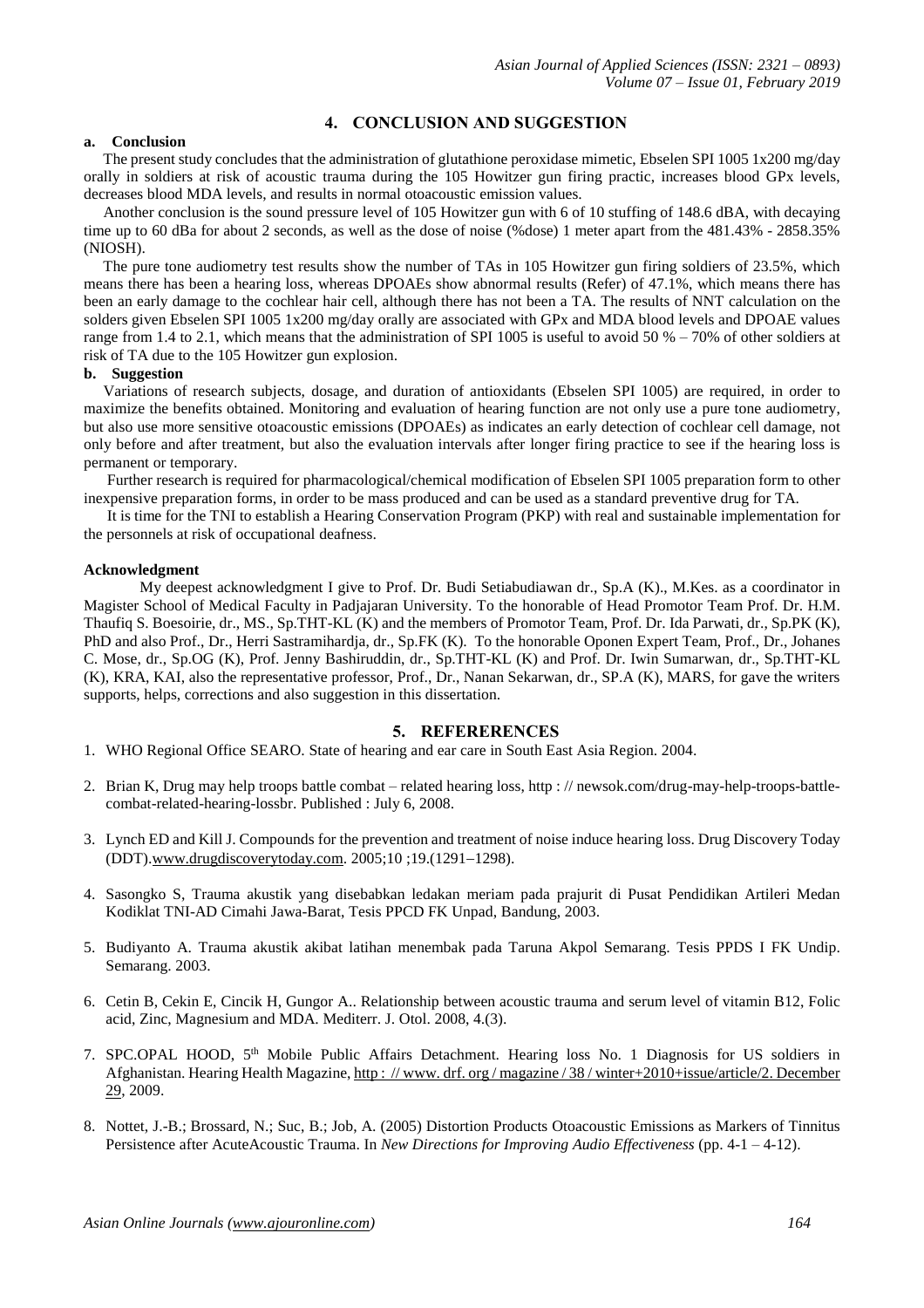- 9. Campanella L, Bonanni A, Finnoti E, Tomasseti M. Biosensors for determination of total and natural antioxidant capacily of red and white wines. Comparison with other spectrophotometric and fluorimetric methods. Biosens Bioelectron.2004; 19:641.
- 10. Larry EH, Lois MJ, Jane S. Noise and Noise Induced Hearing Loss in the Military. Dalam Noise and Military Service : Implication for hearing loss and tinnitus. The National Academy Press. http://www.nap.edu/[openbook](http://www.nap.edu/openbook.php?record_id=11443). [php?record\\_id=11443.](http://www.nap.edu/openbook.php?record_id=11443) 2006. 72-115.
- 11. Technical Guide (TG) 250, Readiness thru Hearing Conservation, US Army Centre for Health Promotion and Prevention Medicine, MCHB-TS-MHC (Hearing Conservation Program Office) 5158 Blackhawk Road E 1570, 2004.
- 12. Sataloff TR and Sataloff J. Sensorineural hearing loss. Diagnostic criteria*.* hearing loss. Second edition. Copyright by Mercel Dekker, Inc. New York. 1993. 253-7.
- 13. Direktorat Bina Kesehatan Kerja. Pedoman Program Konservasi Pendengaran di Tempat Kerja, Departemen Kesehatan RI. 2006.
- 14. Tim redaksi Pustaka Yustisia. Undang-Undang Kesehatan dan Rumah Sakit 2009. Yogyakarta: Penerbit Pustaka Yustisia; 2010.
- 15. Hearing Conservation Program (HCP), US Department of Defence Instruction (DoDI) 6055.12, December 3, 2010.
- 16. Army Hearing Program, ST 4-02.501, Headquarters Department of the Army, United States Army Medical Department Center and School, Fort Sam Houston, Texas 78234-6100,1 February 2008.
- 17. Alberti PW. Noise and the ear. Scott Brown's Otolaryngology. Edited by Alan G Kerr. Butterworth-Heinemann. London. 1997;6 (2/11/7-2/11/18).
- 18.Colleen G, Le Prell, Daisuke Y, Shujiro BM, Tatsuya Y and Josef MM. Mechanism of noise-induced hearing loss indicate methods and prevention. Hear Res.2007 April; 226(1-2): 22–43.
- 19. Henderson D, Bielefeld EC, Harris KC, Hu BH. The Role of oxidative stres in noise induced hearing loss*.* Ear and Hearing : Lippincott Williams & Wilkins, USA ; 2006.27:1-19.
- 20. Henderson D, Hu BH, Bielefeld EC. Patterns and Mechanisms of Noise Induced Koklear Pathology. Schact J, Popper AN, Fay R.R Editor. Auditory Trauma, Protection and Repair: Springer Science New York 2008.h.195-217.
- 21. Kataoka S, Tsuruo T. Physician education: Apoptosis. Oncologist. 1996;1(6):399-401.
- 22. Ozguner MF, Delibas N, Tahan P, Koyu A, Koylu H. Effects of Industrial noise on the Blood Levels of Superoxide Dismutase. Glutathione Peroxidase and Malondialdehyde. Eastern Journal of Medicine 1999; 4(1): h.13 – 5.
- 23. Pinar T, Atli A.K, Alacam H, Karabulut I, Soguksulu I, Atas A, Omar M.B, Amin N, Akyol O;Thr Effects of Noise on Oxidative and Antioxidative Balance in Human Erythrocytes;International Journal of Hematology and Oncology;Number I;Vol.21;2011; 10 – 8.
- 24. Finamore A, Devirgiliis C, Panno D, D'Aquino M, Polito A, Venneria E, et al. Immune response in relation to zinc status, sex and antioxidant defence in Italian elderly population: the ZENITH study. European Journal of Clinical Nutrition. 2005;59(2):S68-72.
- 25.Barry H, John.M.C G, editors. Free Radicals in Biology and Medicine. 2 ed. New York: Oxford University Press; 1989.
- 26. Kenneth B, Bruce A. The Free Radical Theory of Aging Matures. Physiol Rev. 1998 15 Okt 2009;78:547-81.
- 27. Scott KP, Malcolm JJ. Exercise-Induced Oxidative Stress: Cellular Mechanisms and Impact on Muscle Force Production. Physiol Rev. 2008;88:1243-76.
- 28. Wangemann P. Cochlear homeostasis and homeostatic disorders. In: Schacht J, Popper A, editors. Auditory trauma, protection, and repair Springer handBook of auditory research. New York: Springer Science; 2008. p. 49-100.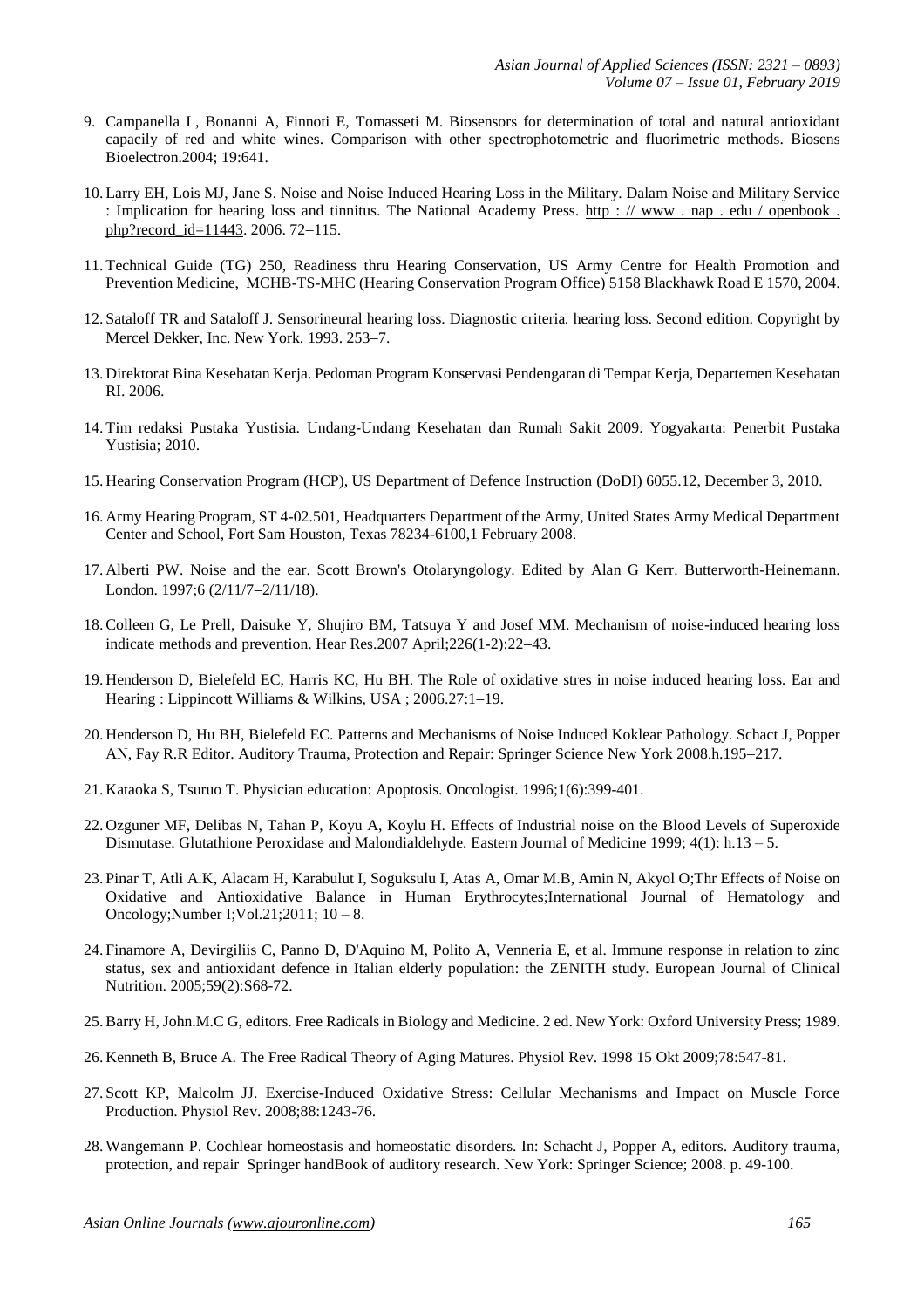- 29. Donald C, Shan C, Lai-Har C, Samsot J, Donald H. Age-related changes in antioxidant enzymes related to hydrogen peroxide metabolism in rat inner ear. Neuroscience Letters. 2009;464:22-5
- 30. Lakari E. Expression of oxidant and antioxidant enzyme in human lung and interstitial lung disease. Oulu: Department of Internal Medicine University of Oulu.2005.
- 31. Hinrich S, Qing-Yin Z, Thomas R-V. Oxidative Stress in Aging in the C57B16/J Mouse Cochlea. Acta Otolaryngol. 2001;121:666-72.
- 32. Miguel M, Manuel M, Germaine E, Josefa L, Dario A. Melatonin but not vitamins C and E maintains glutathione homeostasis in t-butyl hydroperoxide-induced mitochondrial oxidative stress. FASEB J. 2000.
- 33. Timothy R. Glutathione Peroxidase Mimics. In: Richard C, Henry R, editors. Critical Reviews of Oxidative Stress and Aging: Advances in Basic Science, Diagnostics and Intervention. Toh Tuck Link, Singapore: World Scientific Publishing Co. Pte. Ltd; 2003. p. 1345.
- 34. Tong MI, Patricia B, William W. Antioxidant effects of calcium channel blockers against free radical injury in endothelial cells. Correlation of protection with preservation of glutathione levels. Circ Res. 1992;70:1099-103.
- 35. Mohammed A, El-far-Mohammed A, Bakr-Sami E, Farahat, Elsaid A, Abd E-F. Glutathione peroxidase activity in patients with renal disorders. Clin Exp Nephrol. 2005;9:127-31.
- 36. Kill J, Pierce C, Tran H, Gu R, Lynch ED. Ebselen treatment reduces noise induced hearing loss via the mimicry and induction of glutathione peroxidase. PubMed. Hear Res. 2007 Apr;226(1-2);44-51. Epub 2006 Oct 6.
- 37. Lynch ED, Kill J. Development of Ebselen a Glutathione Perixidase Mimic, for the Prevention and Treatment of Noise-Induced Hearing Loss. Thieme Medical Publishers. Semin Hear 2009;30(1):047-055 DOI:10.1055/s-0026-1111106.
- 38. Darrat I, Ahmad N, Seidman K., Auditory research involving antioxidants. Current Opinion in Otolaryngology A Head and Nack Surgery, Lippincott Williams and Wilkins, 2007, 15 : 358 – 63.
- 39. Pendyala L. and Creaven PJ.. Pharmacokinetic and Pharmacodynamic Studies of N-asetil sistein, A Potential Chemopreventive Agent during A Phase I Trial. Cancer Epidemiology, Biomarkers and Prevention, Vol. 4, 1995. 245 – 51.
- 40. Dobie RA. Noise Induce Hearing Loss. Head and Neck SurgeryLaryngology. Second edition. Edited by Byron J Bailey. Lippincott-Raven Publishers. Philadelphia. 1998. Halaman: 2155-56.
- 41. Nilland J. Zenz C. Occupational hearing loss, noise, and hearing conservation. Zenz C. (chief ed). Dickerson OB. Horvarth EP. Occupational Medicine. 3rd ed. Mosby. St. Louis: 1994.
- 42.Regina BF, Leopold F. Is there a role of glutathione peroxidases in signaling and differentiation? BioFactors. 2003;17:93-102.
- 43.Jochen S. Auditory Pathology: When Hearing Out of Balance. In: Jochen S, Arthur N, Richard R, editors. Auditory Trauma, Protection, and Repair. New York: Springer Science+Business Media; 2008. p. 1-7.
- 44.Rogerio M, Christophe D, Felipe K, Marcia M. Glutathione peroxidase family an evolutionary overview. FEBS Journal. 2008;275:3959-70.
- 45. Tima-Le, Elizabeth K. Effects of antioxidants on the aging inner ear. Hearing Research. 2007;226:194-202.
- 46. Marc.AF, Norbert W, Stanley H, Andre C, Elizabeth.SK, Charlene B, et al. Cellular glutathione peroxidase deficiency and endothelial dysfunction. Am J Physiol Heart Circ Physiol. 2002;282:1255-61.
- 47. Stephane H, Patricia R-D, Joel R. Seleno-independent glutathione peroxidases, More than simple antioxidant scavengers. FEBS Journal 274. 2007:2163-80.
- 48. Oxford Biomedical Research. Colorimetric assay for cellular glutathione peroxidase. USA:2005.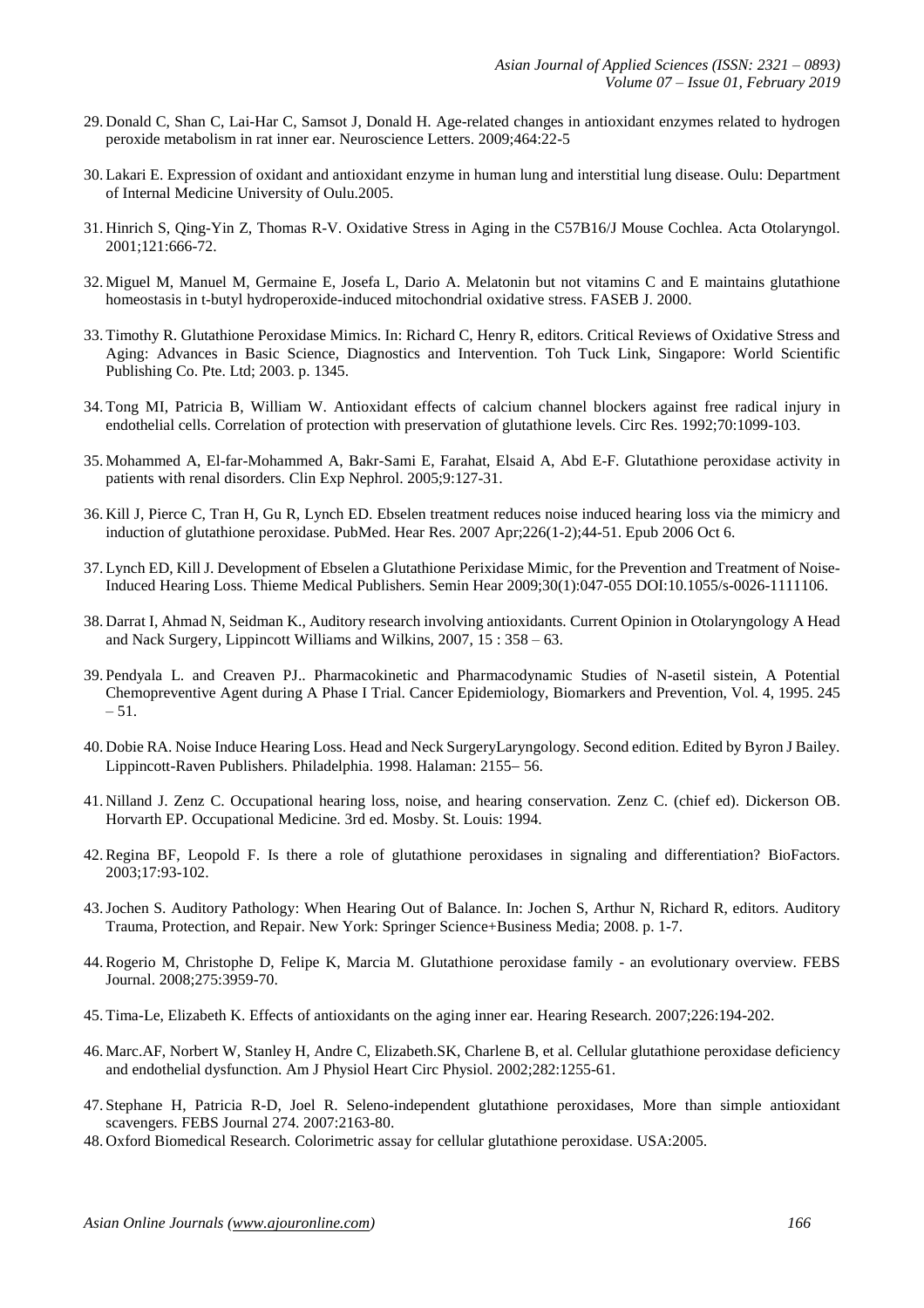- 49. Shay J, Wright W. Senescence and immortalization: role of telomeres and telomerase. Carcinogenesis. 2005;26(5):867- 74.
- 50. Diamond G. Aging and Apoptosis [diunduh 19 Juni 2010]: Available from: [http://www.ehow.com/about\\_5593346\\_aging-apoptosis.html.](http://www.ehow.com/about_5593346_aging-apoptosis.html)
- 51. Van-Eyken E, Van-Camp G, Van-Laer L. The Complexity of Age-Related Hearing Impairment: Contributing Environmental and Genetic Factors. Audiol Neurotol. 2007;12:345-58.
- 52. George A, Thomas S. Hear ye? Hear ye! Successful auditory aging. . West J Med. 1997;167(247-52).
- 53. Poirrier A.L, Pincemail J., Van Den Ackerveken P., Lefebvre1 P.P. and Malgrange B., Oxidative Stress in the Cochlea. © 2010 Bentham Science Publishers Ltd. Update Current Medicinal Chemistry*,* 2010 Vol. 17, No. 31(1-15).
- 54. Kil J, Lynch ED, Ashley J, Kawasaki JH, Noise and drug induced hair cell injury and death. http : // www. soundpharmaceuticals. Co / tehnology. html. 2010.
- 55. Lin CY, Wu J-L, Shih T-S, Tsai P-J, Sun Y-M, Mag M-C, Guo YL, N-asetil sistein against noise-induced temporary threshold shift in male workers. Hearing Research 269. 2010. 42-7.
- 56. Best B. N-asetil sistein (NAC). http://www.[benbest.](http://www.benbest.com/nutrceut/NAC) Com / nutrceut / NAC / html. 2010 (1–4).
- 57.Braga PC. Oxidative stres respiratory diseases and tiol compound. Pacini Editore Spa:Pisa, Italy;2006.
- 58.Campbell KCM. Otoacoustic emission. Departmeny of surgery. Division of otolaryngology, Southern Ilionis University of medicine, 2006. Availableat : http // [www.emedicine.com](http://www.emedicine.com/) /ent/topic372.htm.
- 59. Dhar S & Hall JW III. (2010). Otoacoustic Emissions: Principles, Procedures, and Protocols. National Library of Medicine website (www.nlm.nih.gov, Health Care Professionals). San Diego: Plural Publishing
- 60. Granot E, Kohen R. Oxidative stres in abetalipoproteinemia patients receiving long-term vitamin E and vitamin A supplementation. Am J Clin. Nurt, 2004 ; 79 : 226 – 30.
- 61.Cayman Chemical Company. Ebselen. Item number 70530(CAS 60940-34-3). https : // www. [caymanchem.](https://www.caymanchem.com/template/product.vm/catalog/7.copyright%202011) Com / template / product. Vm / catalog /7. [copyright](https://www.caymanchem.com/template/product.vm/catalog/7.copyright%202011) 2011.
- 62. Liu A. Glutathion Peroxidase mimics : Ebselen. For 77:222, Spring 2005., 24,February 2005 pp. 1-12.
- 63. Fijisawa S, Kadoma T. Kinetic Studies of the Radical-scavenging Activity of Ebselen, a Seleno-organic Compound. Anticancer Research 25; 3989-3994. 2005.
- 64. Schewe.T Molecular actions of Ebselen-an anti-inflammatory antioxidant. General Pharmacology:The Vascular System Volume 26. Issue 6,October 1995. 1153-69.
- 65.Bashiruddin J, Program Konservasi Pendengaran pada Pekerja yang Terpajan Bising Industri, Majalah Kedokteran Indononesia, Volum: 59, Nomor: 1, Januari 2009
- 66. Husein A, WT K, Dahlan A-M, Aswitha B, Ismet N. Desain Penelitian. In: Sudigdo S, Sofyan I, editors. Dasar-dasar Metodologi Penelitian Klinis. 3 ed. Jakarta: CV Sagung Seto; 2010. p. 92-111.
- 67. Eko B. Metodologi Penelitian Kedokteran: sebuah pengantar. Jakarta: Penerbit Buku Kedokteran EGC; 2004.
- 68.Joko S, editor. Memahami Penelitian Kedokteran: Pedoman seorang praktisi. 1 ed. Jakarta: Penerbit Hipokrates; 2002.
- 69. Madiyono B, Moeslichan S, Sastroasmoro S, Budiman I, Purwanto S. Perkiraan besar sampel. In: Sastroasmoro S, Ismael S, editors. Dasar-dasar metodologi penelitian klinis. 3 ed. Jakarta: CV Sagung Seto; 2008. p. 302-31.
- 70.Bhisma M. Desain dan Ukuran Sampel untuk Penelitian Kuantitatif dan Kualitatif di Bidang Kesehatan. 1 ed. Yogyakarta: Gadjah Mada University Press; 2006.